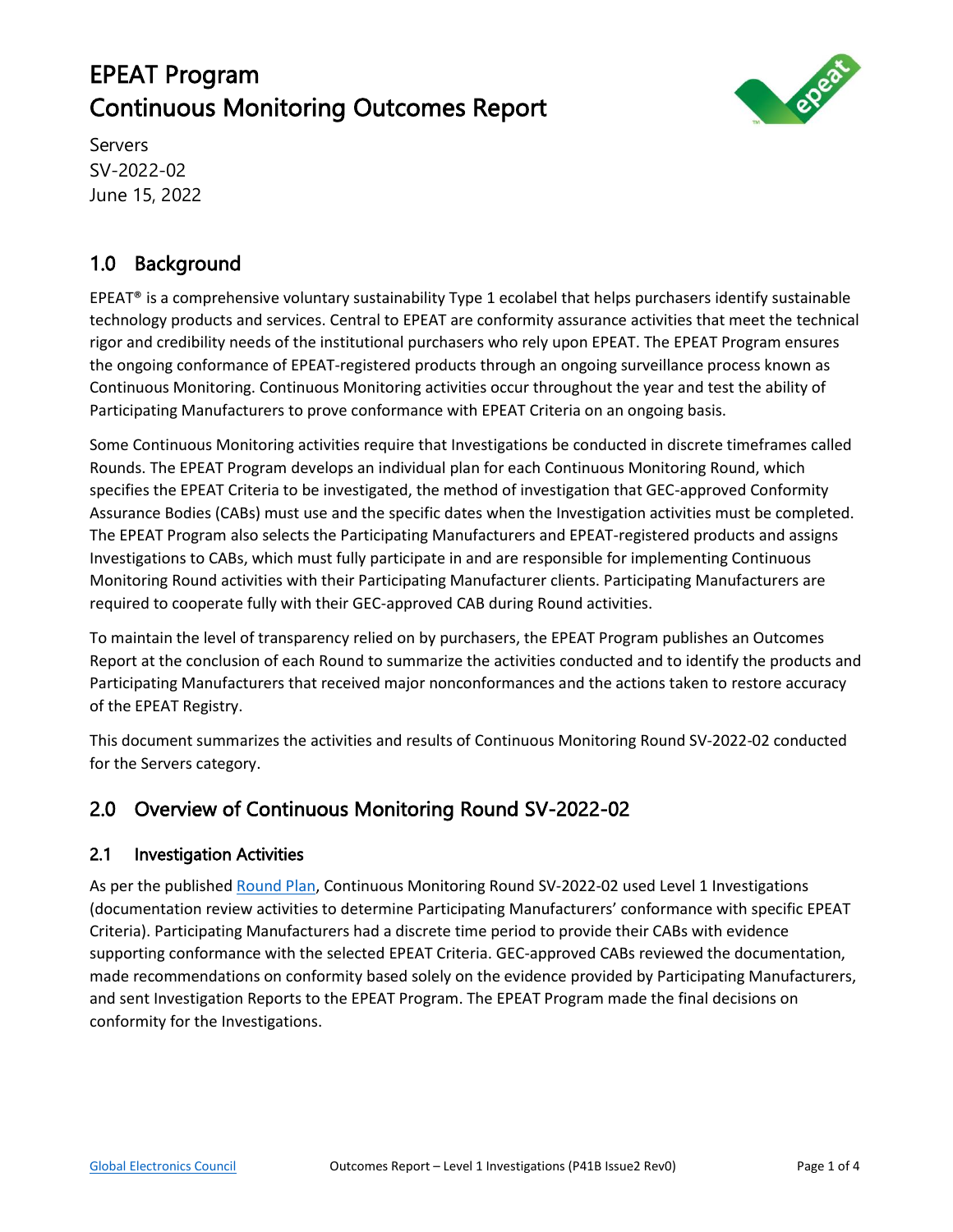#### 2.2 Criteria Investigated

Continuous Monitoring Round SV-2022-02 focused on climate change. Climate change is creating irreversible damage to the planet and threatening conditions for all life on earth—extreme temperatures and weather conditions, rising sea levels, melting ice caps, and loss of biodiversity have already been documented as a result of climate change. The primary contributor to climate change is the release of greenhouse gases into the atmosphere from the use of fossils fuels for electricity generation and other energy needs. The majority of greenhouse gas emissions from the electronics industry are often attributed to the supply chain, which includes raw materials mining, manufacture, and assembly of electronic components, as well as transportation of the finished product. Additionally, the electricity consumed to power electronic products contributes significantly to climate change as well. As a result, GEC selected criteria which address these issues for investigation in this Round.

Participating Manufacturers were assigned one investigation per criteria. Since two of the selected criteria were required and one was optional, Participating Manufacturers received up to three investigations. Products were selected randomly using a random number generator.

| Table 1: Criteria Investigated in Round SV-2022-02                                                              |                                                   |  |  |  |  |
|-----------------------------------------------------------------------------------------------------------------|---------------------------------------------------|--|--|--|--|
| Criteria Number                                                                                                 | <b>Criterion Title</b>                            |  |  |  |  |
| 5.1.1                                                                                                           | <b>ENERGY STAR</b>                                |  |  |  |  |
| 5.2.1                                                                                                           | Allowable temperature and humidity specifications |  |  |  |  |
| Liquid cooled server or air-cooled servers operable at ASHRAE Class A3/A4<br>5.2.2<br><b>Temperature Ranges</b> |                                                   |  |  |  |  |

### 3.0 Summary of Investigations and Final Decisions on Conformity for SV-2022-02

Highlights from this Continuous Monitoring Round are:

- **12** investigations completed
- **12** decisions of Conformance

### 4.0 Further Details on Nonconformances for SV-2022-02

All nonconformances must be categorized as either major or minor. Minor Nonconformances are non-critical or clerical in nature and do not materially affect the validity of conformance with EPEAT Criteria. All nonconformances that do not meet the definition of minor are categorized as major.

There were no nonconformances of any kind identified in Continuous Monitoring Round SV-2022-02.

### 5.0 Actions to Restore Conformance

Where the final conformity decision is nonconformance (whether major or minor), Participating Manufacturers must make corrections to restore the accuracy of the EPEAT Registry during the Corrective Action Phase. These activities may include providing additional evidence to demonstrate conformance with the criterion or unselecting the criteria in the EPEAT Registry. Where the product was found nonconformant and is no longer available in the marketplace, the product must be archived.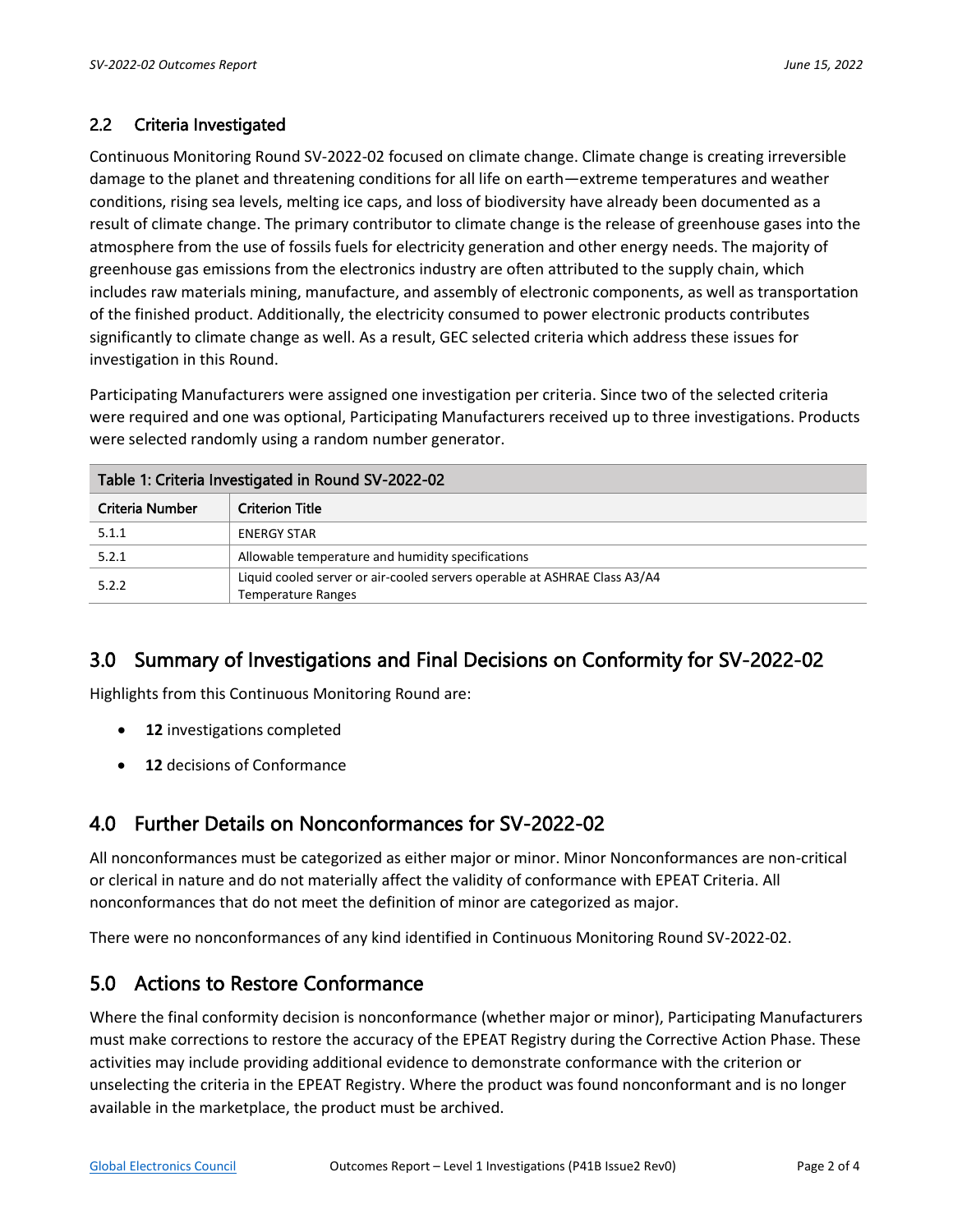During the Corrective Action Phase, Participating Manufacturers must also develop Corrective Action Plans for other EPEAT-registered products that may be affected by the same underlying issue causing the nonconformance but were not the subject of investigation (called "similarly affected products").

Since no nonconformances were identified in this Round, no corrective actions were taken.

### 6.0 Key Findings

#### 6.1 5.1.1 Energy Star

Participating Manufacturers are reminded that if demonstrating conformance with Criterion 5.1.1 ENERGY STAR in the United States, Canada or international partner countries where products must be Energy Star certified, they should provide the URL to the Energy Star listing alongside their certification certificate or report, to demonstrate current conformance to Energy Star. If demonstrating conformance in Locations of Use where Energy Star certification is not required, the test results must come from an Energy Star accredited lab, and Participating Manufacturers must provide evidence of this (e.g., a URL to Energy Star's list of accredited labs).

#### 6.2 5.2.1 Allowable temperature and humidity specifications

Participating Manufacturers are reminded to ensure evidence provided addresses all ASHRAE Class A2 allowable conditions and the estimated number of hours per a specified time period that the server can operate in the allowable range without materially affecting the server.